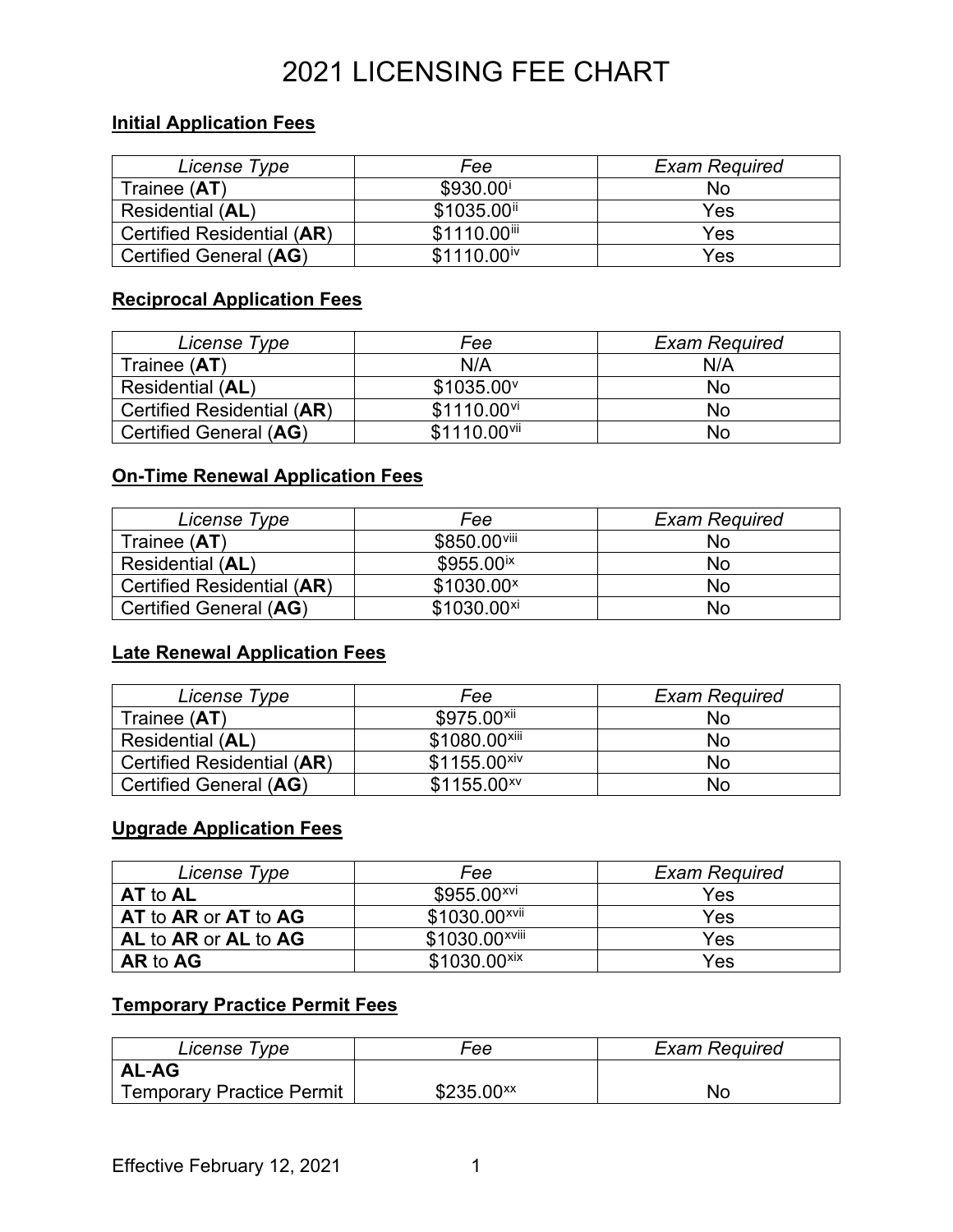# 2021 LICENSING FEE CHART

## **Appraisal Management Company (AMC) Fees**

| Type                                     | Fee        |
|------------------------------------------|------------|
| <b>AMC Application Review</b>            | \$400.00   |
| <b>AMC Certification of Registration</b> | \$4600.00  |
| <b>AMC Controlling Person/Designated</b> |            |
| <b>Officer Background Review</b>         | \$80.00××i |
| <b>AMC Name Change</b>                   | \$10.00    |
| AMC Certificate or Registration History  | \$40.00    |
| <b>AMC Add/Remove Controlling</b>        |            |
| Person/Designated Officer                | \$10.00    |
| AMC Agent for Service of Process         |            |
| Change                                   | \$10.00    |

## **Education Fees**

| Tvpe                                          | Fee                     |
|-----------------------------------------------|-------------------------|
| <b>Petition for Equivalency Credit</b>        |                         |
|                                               | \$55.00 per course      |
| <b>Course Provider Application Review Fee</b> |                         |
| (New/Renewal)                                 | \$300.00 per submission |
| <b>Course Review Fee</b>                      | \$200.00 per course     |

## **Miscellaneous Fees**

| Duplicate License or Registration        | \$50.00 with certification of loss |
|------------------------------------------|------------------------------------|
| Change of Name (Business or Personal)    | \$10.00                            |
| Letter of License History                | \$40.00                            |
| <b>Dishonored Check Fee</b>              | \$25.00 plus collection costs      |
| <b>Reinstatement After Child Support</b> |                                    |
| Suspension                               | \$140.00                           |
| <b>Photocopy Costs</b>                   | \$.10 each page plus postage       |
| State registry                           |                                    |
| <b>Full List</b>                         | \$55.00                            |
| <b>Special Request</b><br>$\bullet$      | \$90.00                            |
| New/Renew One Year<br>$\bullet$          |                                    |
| Subscription (Sent Monthly)              | \$660.00                           |